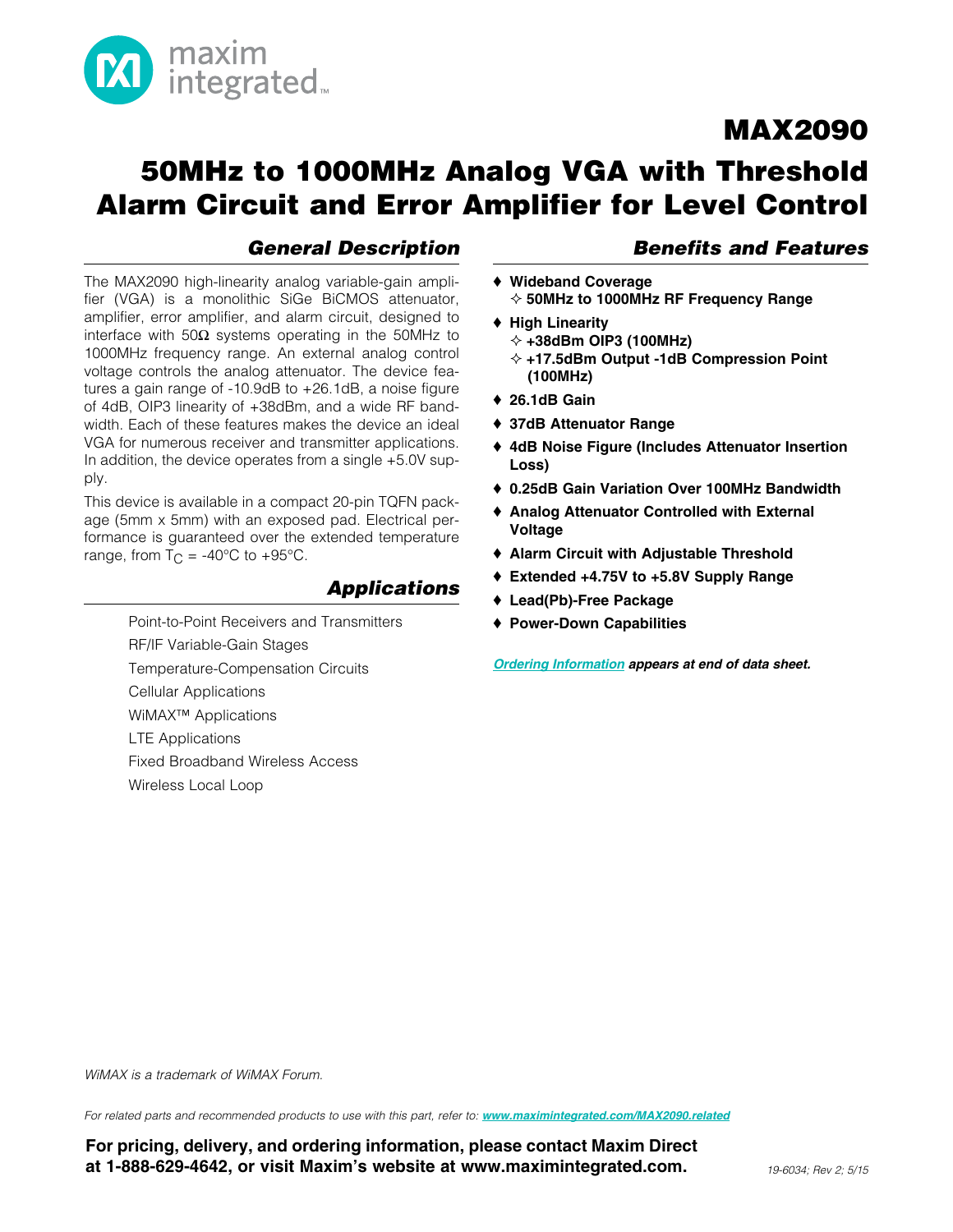## 50MHz to 1000MHz Analog VGA with Threshold Alarm Circuit and Error Amplifier for Level Control

#### ABSOLUTE MAXIMUM RATINGS

| R_BIAS, ALM_THRES, PLVLSET, |  |
|-----------------------------|--|
|                             |  |
|                             |  |
|                             |  |
|                             |  |
|                             |  |

| Operating Case Temperature Range (Note 2)-40°C to +95°C |  |
|---------------------------------------------------------|--|
|                                                         |  |
| Storage Temperature Range -65°C to +150°C               |  |
| Lead Temperature (soldering, 10s)+300°C                 |  |
|                                                         |  |

**Note 1:** Based on junction temperature  $T_J = T_C + (\theta_{JC} \times V_{CC} \times I_{CC})$ . This formula can be used when the temperature of the exposed pad is known while the device is soldered down to a PCB. See the *[Applications Information](#page-10-0)* section for details. The junction temperature must not exceed  $+150^{\circ}$ C.

**Note 2:**  $T_C$  is the temperature on the exposed pad of the package.  $T_A$  is the ambient temperature of the device and PCB.

*Stresses beyond those listed under "Absolute Maximum Ratings" may cause permanent damage to the device. These are stress ratings only, and functional opera*tion of the device at these or any other conditions beyond those indicated in the operational sections of the specifications is not implied. Exposure to absolute *maximum rating conditions for extended periods may affect device reliability.*

#### PACKAGE THERMAL CHARACTERISTICS

#### TQFN

Junction-to-Ambient Thermal Resistance  $\theta_{JA}$  (Notes 3, 4)..+29°C/W Junction-to-Case Thermal Resistance  $\theta_{\text{JC}}$  (Notes 1, 4).........7°C/W

- **Note 3:** Junction temperature  $T_J = T_A + (\theta_{JA} \times V_{CC} \times I_{CC})$ . This formula can be used when the ambient temperature of the PCB is known. The junction temperature must not exceed  $+150^{\circ}$ C.
- Note 4: Package thermal resistances were obtained using the method described in JEDEC specification JESD51-7, using a four-layer board. For detailed information on package thermal considerations, refer to [www.maximintegrated.com/thermal-tutorial](http://www.maximintegrated.com/thermal-tutorial).

#### DC ELECTRICAL CHARACTERISTICS

*([Typical Application Circuit](#page-12-1),*  $V_{CC}$  = 4.75V to 5.8V,  $V_{GND}$  = 0V, and T<sub>C</sub> = -40°C to +95°C. Typical values are at  $V_{CC}$  = 5.5V,  $V_{\text{PLVLSET}} = 2.5V$ , and  $T_{\text{C}} = +25^{\circ}\text{C}$ , unless otherwise noted.) (Note 5)

| <b>PARAMETER</b>                        | <b>SYMBOL</b>                     | <b>CONDITIONS</b>         | MIN         | <b>TYP</b> | <b>MAX</b> | <b>UNITS</b> |
|-----------------------------------------|-----------------------------------|---------------------------|-------------|------------|------------|--------------|
| Supply Voltage                          | $V_{\rm CC}$                      |                           | 4.75        | 5.0        | 5.8        | V            |
|                                         |                                   | $CTRL1 = 1, CTRL2 = 1$    |             | 81         | 110        |              |
| <b>Total Supply Current</b>             | $I_{\text{DC}}$                   | $CTRL1 = 1$ , $CTRL2 = 0$ |             | 71         | 100        | mA           |
|                                         |                                   | $CTRL1 = 0$ , $CTRL2 = 0$ |             | 5.7        | 15         |              |
| CTRL1/CTRL2 Logic-Low Input<br>Voltage  | $V_{IL}$                          |                           |             |            | 0.8        | $\vee$       |
| CTRL1/CTRL2 Logic-High Input<br>Voltage | V <sub>IH</sub>                   |                           | 2.2         |            |            | $\vee$       |
| CTRL1/CTRL2 Input Logic<br>Current      | $I_{\text{IH}}$ , $I_{\text{IL}}$ |                           | $-10$       |            | $+10$      | μA           |
| PLVLSET Input Resistance                | $R_{IN}$                          |                           | 650         |            |            | $k\Omega$    |
| PLVLSET Input Voltage Range             |                                   |                           | $\mathbf 0$ |            | 2.5        | $\vee$       |
| PLVLSET Minimum Control<br>Voltage      |                                   |                           | $\mathbf 0$ | 0.1        | 0.2        | $\vee$       |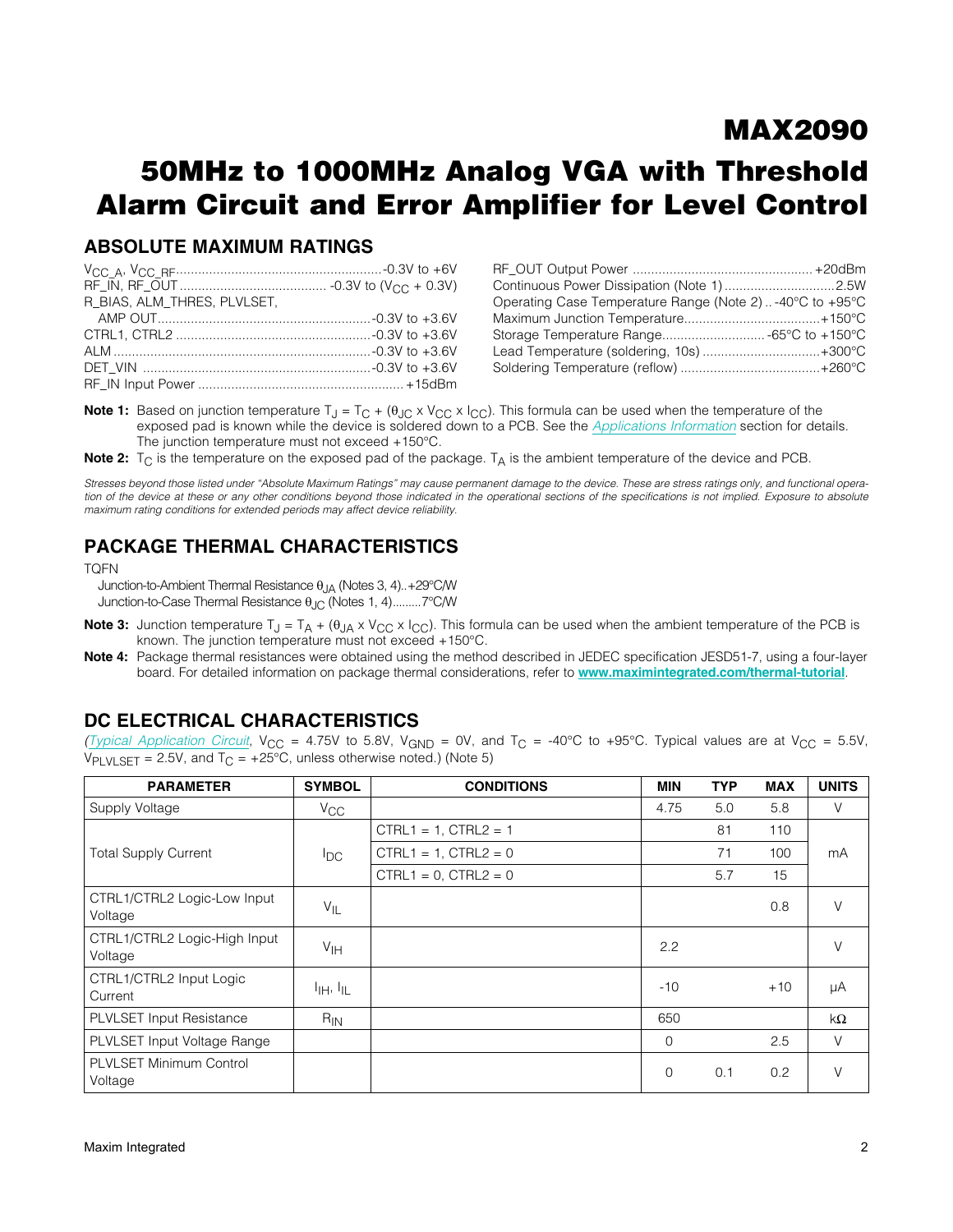## 50MHz to 1000MHz Analog VGA with Threshold Alarm Circuit and Error Amplifier for Level Control

### DC ELECTRICAL CHARACTERISTICS (continued)

*([Typical Application Circuit](#page-12-1),*  $V_{CC}$  = 4.75V to 5.8V,  $V_{GND}$  = 0V, and T<sub>C</sub> = -40°C to +95°C. Typical values are at  $V_{CC}$  = 5.5V,  $V_{\text{PLVLSET}} = 2.5V$ , and  $T_{\text{C}} = +25^{\circ}\text{C}$ , unless otherwise noted.) (Note 5)

| <b>PARAMETER</b>                          | <b>SYMBOL</b> | <b>CONDITIONS</b> | <b>MIN</b> | <b>TYP</b> | <b>MAX</b> | <b>UNITS</b> |
|-------------------------------------------|---------------|-------------------|------------|------------|------------|--------------|
| <b>PLVLSET Maximum Control</b><br>Voltage |               |                   | 2.3        | 2.4        | 2.5        | V            |
| ALM_THRES Input Resistance                |               |                   | 90         | 135        |            | $k\Omega$    |
| ALM_THRES Input Voltage<br>Range          |               | (Note 6)          | $\Omega$   |            | 2.5        | V            |
| ALM Output Logic 1                        |               |                   | 3.135      | 3.3        | 3.465      | V            |
| ALM Output Logic 0                        |               |                   |            |            | 0.4        | V            |
| <b>DET VIN Input Resistance</b>           |               |                   | 175        | 235        | 295        | $k\Omega$    |

#### RECOMMENDED AC OPERATING CONDITIONS

| <b><i><u>AMETEP</u></i></b><br>DAD<br>1 E.H<br><b>AF</b> | SYMB <sup>r</sup> | <b>CONDITIONS</b><br>_____ | <b>MIN</b>          | TVP | <b>MAX</b> | <b>UNITS</b> |
|----------------------------------------------------------|-------------------|----------------------------|---------------------|-----|------------|--------------|
| RF<br>nnn<br>.                                           | l D⊏              | -<br>(Note                 | $\sim$<br>◡<br>$ -$ |     | 1000       | <b>MHz</b>   |

#### AC ELECTRICAL CHARACTERISTICS

(*[Typical Application Circuit](#page-12-1)* with analog attenuator set to minimum attenuation,  $V_{CC} = 4.75V$  to 5.8V,  $f_{RF} = 350$ MHz,  $T_{C} = -40^{\circ}C$ to +95°C, and RF ports are connected to 50 $\Omega$  sources, unless otherwise noted. Typical values are at T<sub>C</sub> = +25°C, V<sub>CC</sub> = 5.5V,  $P_{RF}$ <sub>IN</sub> = -25dBm, V<sub>PLVLSET</sub> = 2.5V, CTRL1 = 1, CTRL2 = 0. Min/max specifications apply over supply, process, and temperature, unless otherwise noted.) (Note 8)

| <b>PARAMETER</b>                        | <b>SYMBOL</b>    | <b>CONDITIONS</b>                                                                                             |              | <b>TYP</b> | <b>MAX</b> | <b>UNITS</b>          |
|-----------------------------------------|------------------|---------------------------------------------------------------------------------------------------------------|--------------|------------|------------|-----------------------|
|                                         |                  | $T_C = +25^{\circ}C$ , $V_{CC} = 5.0V$ (Note 6)                                                               | 24.5         | 26.1       |            |                       |
| Small-Signal Gain                       | G                | (Note 5)                                                                                                      | 23.5         | 26.1       |            | dB                    |
| Gain vs. Temperature                    |                  |                                                                                                               |              | $-0.004$   |            | $dB$ <sup>o</sup> $C$ |
|                                         |                  | $f_{\text{RF}} \pm 50$ MHz                                                                                    |              | 0.25       |            |                       |
| Maximum Gain Variation vs.<br>Frequency |                  | $f_{\text{RF}}$ $\pm$ 80MHz                                                                                   |              | 0.4        |            | dB                    |
|                                         |                  | $f_{RF} \pm 100 MHz$                                                                                          |              | 0.5        |            |                       |
| Noise Figure                            | NF               | (Note 6)                                                                                                      |              | 4          | 5.7        | dB                    |
| <b>Total Attenuation Range</b>          |                  | $V_{\text{PLVLSET}} = 0.2V$ to 2.5V (Note 5)                                                                  | 35           | 37         |            | dB                    |
|                                         |                  | Within ±50MHz                                                                                                 |              | 150        |            |                       |
| Group-Delay Variation                   |                  | Within $\pm$ 80MHz                                                                                            |              | 250        |            | ps                    |
|                                         |                  | Within $±100MHz$                                                                                              |              | 300        |            |                       |
| Output Third-Order Intercept            |                  | $V_{\text{PLVLSET}} = 2.5V$ , $P_{\text{RF OUT}} = 0dBm/tone$ ,<br>$f_{\text{RF2}} - f_{\text{RF1}} = 1$ MHz  | 37.6<br>31.8 |            |            |                       |
| Point (Note 6)                          | OIP <sub>3</sub> | $V_{\text{PLVLSET}} = 0.7V$ , $P_{\text{RF\_OUT}} = 0$ dBm/tone,<br>$f_{\text{RF2}} - f_{\text{RF1}} = 1$ MHz | 31.8         | 37.6       | dBm        |                       |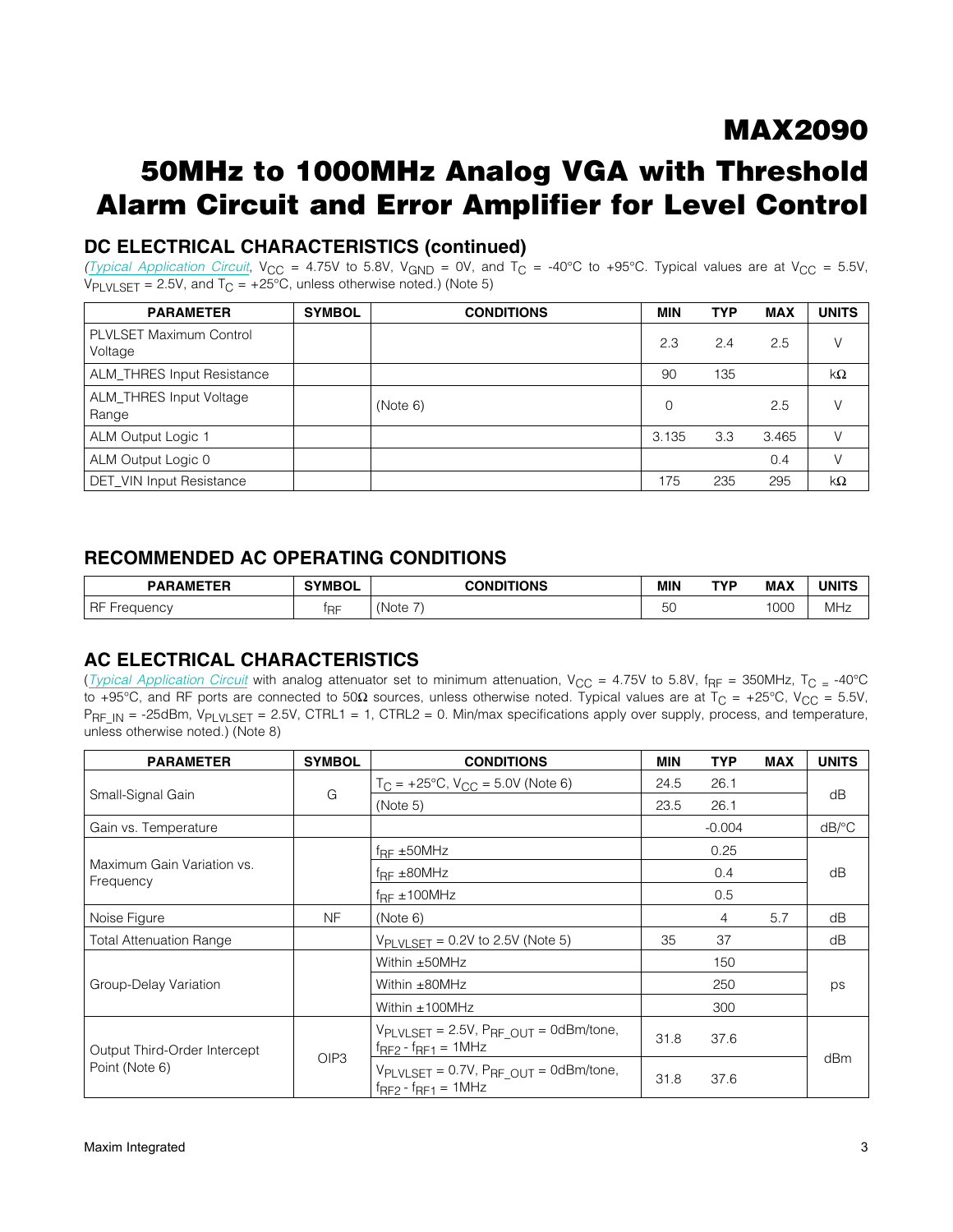## 50MHz to 1000MHz Analog VGA with Threshold Alarm Circuit and Error Amplifier for Level Control

#### AC ELECTRICAL CHARACTERISTICS (continued)

(*[Typical Application Circuit](#page-12-1)* with analog attenuator set to minimum attenuation,  $V_{CC}$  = 4.75V to 5.8V, f<sub>RF</sub> = 350MHz, T<sub>C</sub> = -40°C to +95°C, and RF ports are connected to 50 $\Omega$  sources, unless otherwise noted. Typical values are at T<sub>C</sub> = +25°C, V<sub>CC</sub> = 5.5V,  $P_{RF}$ <sub>IN</sub> = -25dBm, V<sub>PLVLSET</sub> = 2.5V, CTRL1 = 1, CTRL2 = 0. Min/max specifications apply over supply, process, and temperature, unless otherwise noted.) (Note 8)

| <b>PARAMETER</b>                                      | <b>SYMBOL</b> | <b>CONDITIONS</b>                                                                                                 | <b>MIN</b> | <b>TYP</b> | <b>MAX</b> | <b>UNITS</b> |
|-------------------------------------------------------|---------------|-------------------------------------------------------------------------------------------------------------------|------------|------------|------------|--------------|
| Output Second-Order Intercept<br>Point                | OIP2          | $P_{RF\quadOUT} = 0$ dBm/tone,<br>$f_{\text{RF2}} - f_{\text{RF1}} = 1$ MHz,<br>$f_{RF\_OUT} = f_{RF2} + f_{RF1}$ |            | 59.3       |            | dBm          |
| Output Second Harmonic                                |               | $P_{RF\quadOUT} = 0dBm$                                                                                           |            | 65.4       |            | dBc          |
| Output Third Harmonic                                 |               | $PrF$ $OUT = 0dBm$                                                                                                |            | 80.5       |            | dBc          |
| Output -1dB Compression Point                         | $P_{1dB}$     | (Note 9)                                                                                                          | 14         | 17.6       |            | dBm          |
| Average Gain-Control Slope                            |               | $V_{\text{PLVLSET}} = 0.5V$ to 2.0V (Note 6)                                                                      | 16.5       | 19.5       | 23.0       | dB/V         |
| Maximum Gain-Control Slope                            |               | $V_{\text{PLVLSET}} = 0$ to 2.5V                                                                                  |            | 25         |            | dB/V         |
| VGA Reverse Isolation                                 |               |                                                                                                                   |            | 35         |            | dB           |
|                                                       |               | $P_{RF}$ IN = -15dBm, $V_{PLVLSET}$ = 2.5V to 1.2V,<br>output settled within ±0.5dB of final value                |            | 330        |            |              |
| Attenuator Response Time                              |               | $P_{RF}$ IN = -15dBm, $V_{PLVLSET}$ =1.2V to 2.5V,<br>output settled within ±0.5dB final value                    |            | 220        |            | ns           |
| Insertion Phase Change                                |               | $V_{\text{PLVLSET}} = 2.5V$ to 0V                                                                                 |            | 11         |            | Degrees      |
| RF IN Return Loss                                     |               | $Z_{\rm S}$ = 50 $\Omega$ , over full attenuation range<br>(Note 6)                                               | 13.5       | 20         |            | dB           |
| RF OUT Return Loss                                    |               | $Z_L$ = 50 $\Omega$ over full attenuation range<br>(Note 6)                                                       | 13.5       | 20         |            | dB           |
| ERROR AMPLIFIER AND ALARM CIRCUIT (CTRL1 = CTRL2 = 1) |               |                                                                                                                   |            |            |            |              |
| Maximum AMP_OUT<br>Capacitance to GND                 |               | (Note 7)                                                                                                          |            |            | 20         | pF           |
| <b>ALM Threshold</b>                                  |               | ALM_THRES open (Input = DET_VIN)                                                                                  |            | 1.35       |            | $\vee$       |

**Note 5:** Production tested and guaranteed at  $T_C = +95^\circ C$  for worst-case supply voltage. Performance at  $T_C = +25^\circ C$  and  $T_{\text{C}}$  = -40°C are guaranteed by design and characterization for worst-case supply voltage.

Note 6: Guaranteed by design and characterization.

Note 7: Recommended functional range. Not production tested. Operation outside this range is possible, but with degraded performance of some parameters.

Note 8: All limits include external component losses. Output measurements were taken at the RF\_OUT port.

Note 9: It is advisable not to continuously operate the RF\_IN input power above 11dBm, and RF\_OUT power above 19dBm.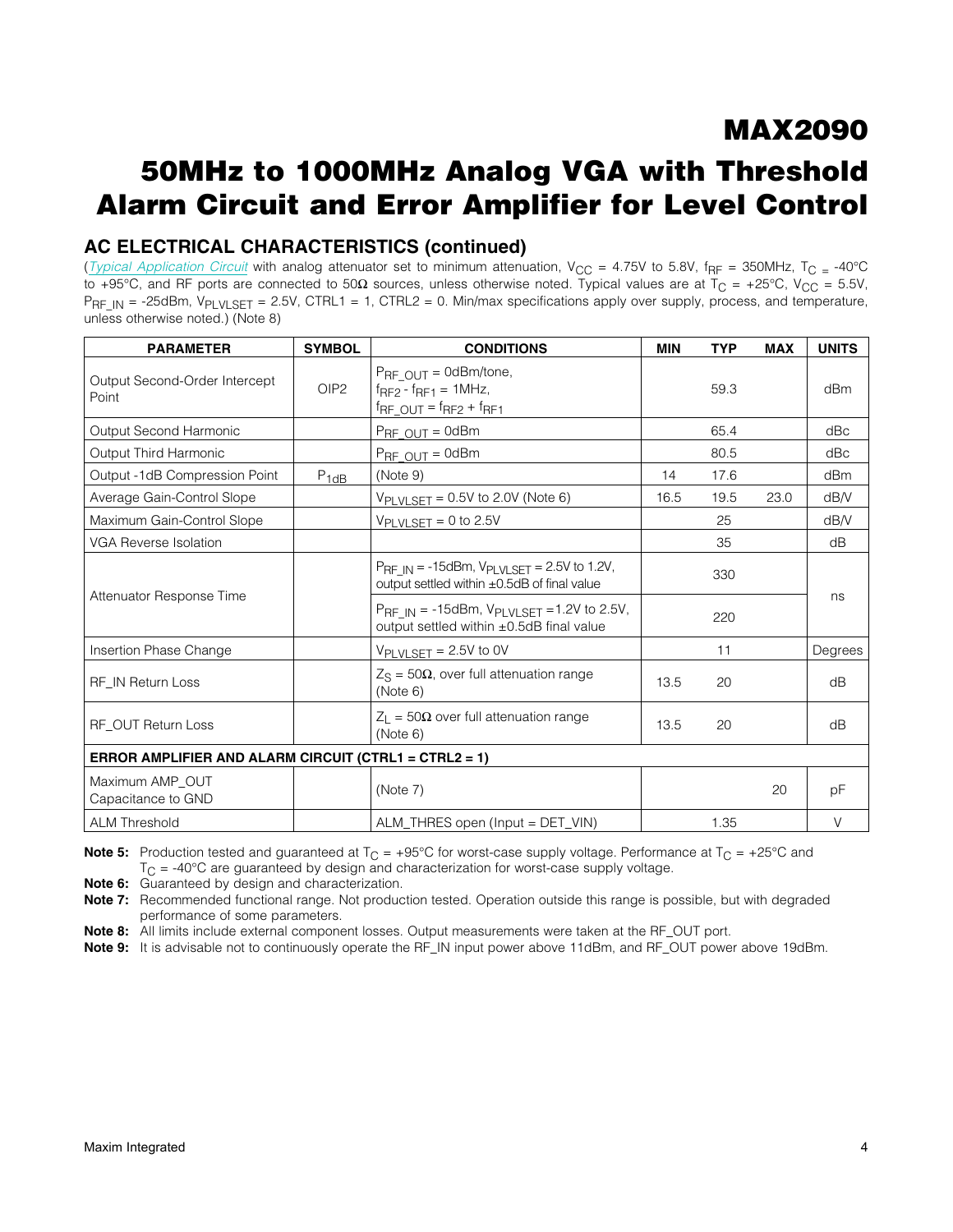## MAX2090 50MHz to 1000MHz Analog VGA with Threshold Alarm Circuit and Error Amplifier for Level Control

#### SUPPLY CURRENT vs. V<sub>CC</sub> GAIN vs. RF FREQUENCY GAIN vs. RF FREQUENCY 80 28 27 MAX2090 toc01 MAX2090 toc02  $T_C = -40^\circ C$ 27 26  $+95^\circ$ 75 SUPPLY CURRENT (mA) SUPPLY CURRENT (mA) 26  $TC = +25^{\circ}C$ GAIN (dB) 25  $Tc = +25^{\circ}C$ GAIN (dB)  $\mathbf{L}$ 70 25 VCC = 4.75V, 5.00V, 5.50V, 5.80V  $T_C = +95^\circ$ 24 24  $T_C = -40^{\circ}C$ 65 23 23 60 22 22 4.90 5.05 5.20 5.35 5.50 5.65 4.75 5.80 50 250 450 650 850 1050 50 250 450 650 850 1050  $V_{CC} (V)$ RF FREQUENCY (MHz) RF FREQUENCY (MHz) GAIN OVER VPLVLSET GAIN vs. VPLVLSET vs. RF FREQUENCY GAIN vs. VPLVLSET 30 30 30  $-2.5V$ MAX2090 toc04 MAX2090 toc05  $f_{RF} = 350$ MHz 20 20 20 50MHz  $TC = -40^{\circ}C, +25^{\circ}C, +95^{\circ}C$ 10 10 10 GAIN (dB) GAIN (dB) 1000MHz GAIN (dB) 350MHz, 500MHz 0  $\boldsymbol{0}$ 0 -10 -10 -10 VPLVLSET INCREMENT = 0.25V  $0<sup>0</sup>$ -20 -20 -20 50 250 450 650 850 1050 0 0.5 1.0 1.5 2.0 2.5 0 0.5 1.0 1.5 2.0 2.5 RF FREQUENCY (MHz) VPLVLSET (V) VPLVLSET (V)

### *Typical Operating Characteristics*

(*[Typical Application Circuit](#page-12-1)* with analog attenuator set to minimum attenuation (V<sub>PLVLSET</sub> = 2.5V), V<sub>CC</sub> = 5.5V, T<sub>C</sub> = +25°C, f<sub>RF\_IN</sub> = 350MHz, P<sub>RF\_IN</sub> = -25dBm, R<sub>SOURCE</sub> = R<sub>LOAD</sub> = 50Ω, CTRL1 = 1, CTRL2 = 0, ALM\_THRES = ALM = open, unless otherwise noted.)

MAX2090 toc03

MAX2090 toc06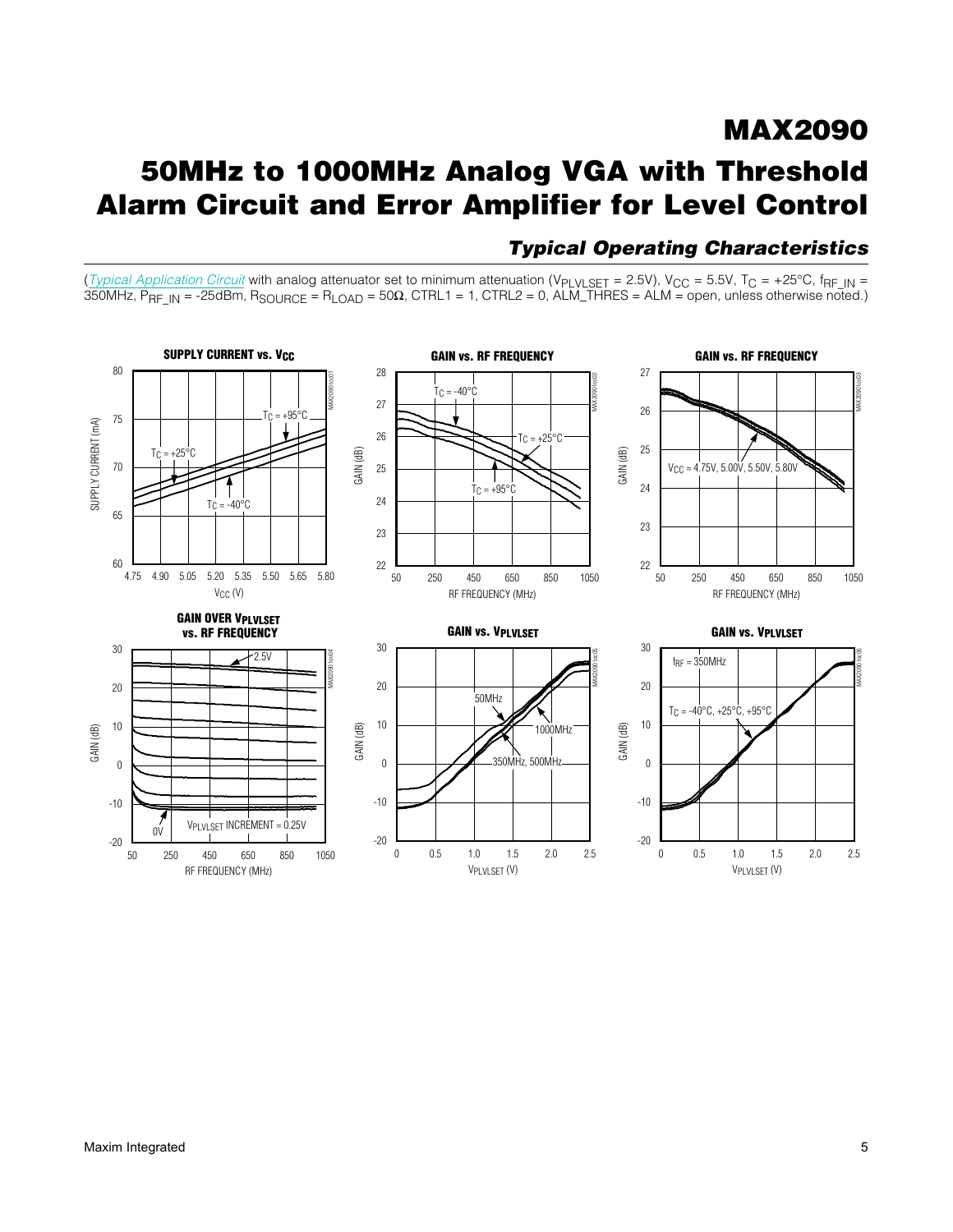## 50MHz to 1000MHz Analog VGA with Threshold Alarm Circuit and Error Amplifier for Level Control

### *Typical Operating Characteristics (continued)*

(*[Typical Application Circuit](#page-12-1)* with analog attenuator set to minimum attenuation (V<sub>PLVLSET</sub> = 2.5V), V<sub>CC</sub> = 5.5V, T<sub>C</sub> = +25°C, f<sub>RF\_IN</sub> = 350MHz, P<sub>RF\_IN</sub> = -25dBm, R<sub>SOURCE</sub> = R<sub>LOAD</sub> = 50Ω, CTRL1 = 1, CTRL2 = 0, ALM\_THRES = ALM = open, unless otherwise noted.)

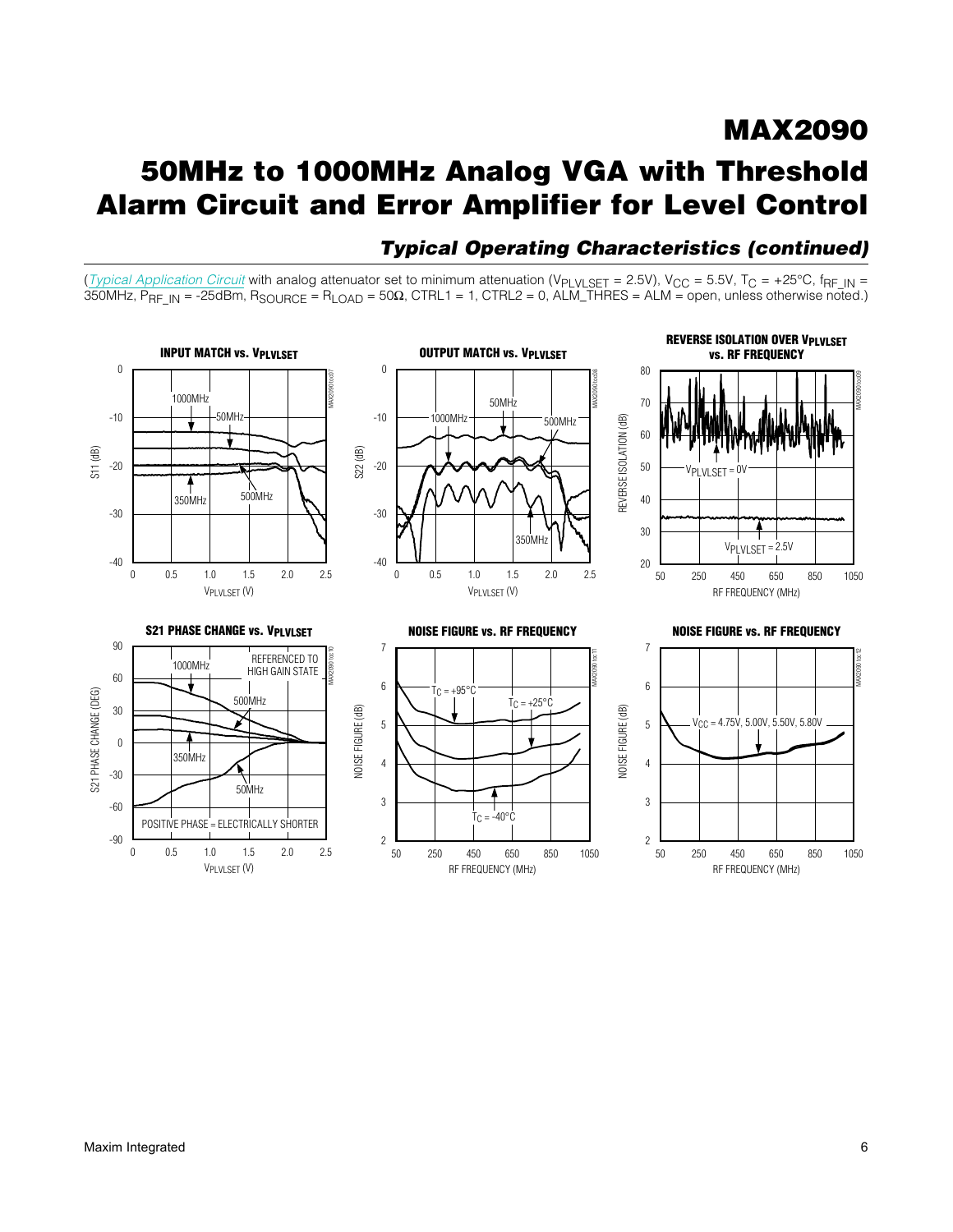# 50MHz to 1000MHz Analog VGA with Threshold Alarm Circuit and Error Amplifier for Level Control

### *Typical Operating Characteristics (continued)*

MAX2090

(*[Typical Application Circuit](#page-12-1)* with analog attenuator set to minimum attenuation (V<sub>PLVLSET</sub> = 2.5V), V<sub>CC</sub> = 5.5V, T<sub>C</sub> = +25°C, f<sub>RF\_IN</sub> = 350MHz, P<sub>RF\_IN</sub> = -25dBm, R<sub>SOURCE</sub> = R<sub>LOAD</sub> = 50Ω, CTRL1 = 1, CTRL2 = 0, ALM\_THRES = ALM = open, unless otherwise noted.)

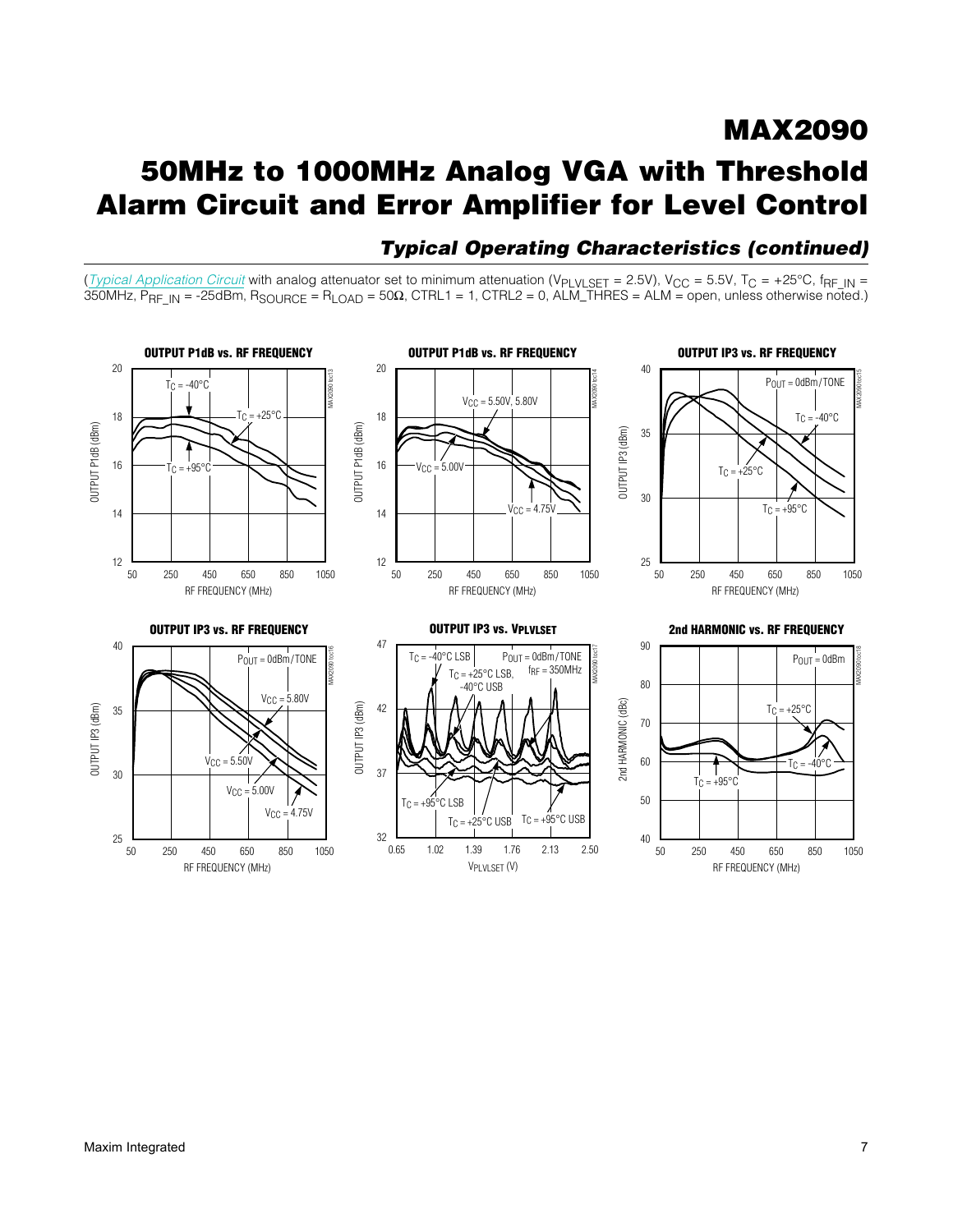## 50MHz to 1000MHz Analog VGA with Threshold Alarm Circuit and Error Amplifier for Level Control



RF FREQUENCY (MHz)

### *Typical Operating Characteristics (continued)*

VPLVLSET (V)

(*[Typical Application Circuit](#page-12-1)* with analog attenuator set to minimum attenuation (V<sub>PLVLSET</sub> = 2.5V), V<sub>CC</sub> = 5.5V, T<sub>C</sub> = +25°C, f<sub>RF\_IN</sub> = 350MHz, P<sub>RF\_IN</sub> = -25dBm, R<sub>SOURCE</sub> = R<sub>LOAD</sub> = 50Ω, CTRL1 = 1, CTRL2 = 0, ALM\_THRES = ALM = open, unless otherwise noted.)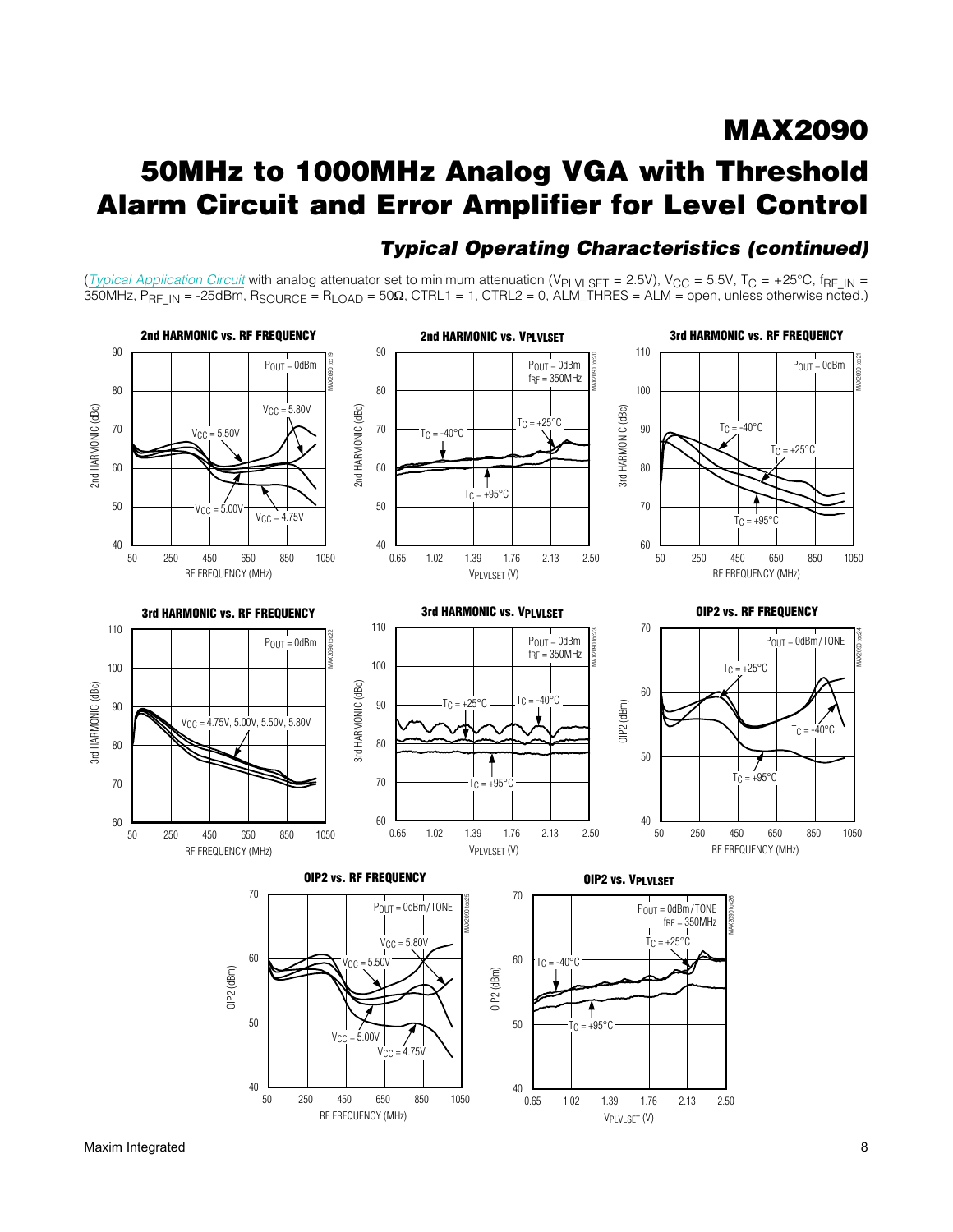# MAX2090 50MHz to 1000MHz Analog VGA with Threshold Alarm Circuit and Error Amplifier for Level Control



*Functional Block Diagram*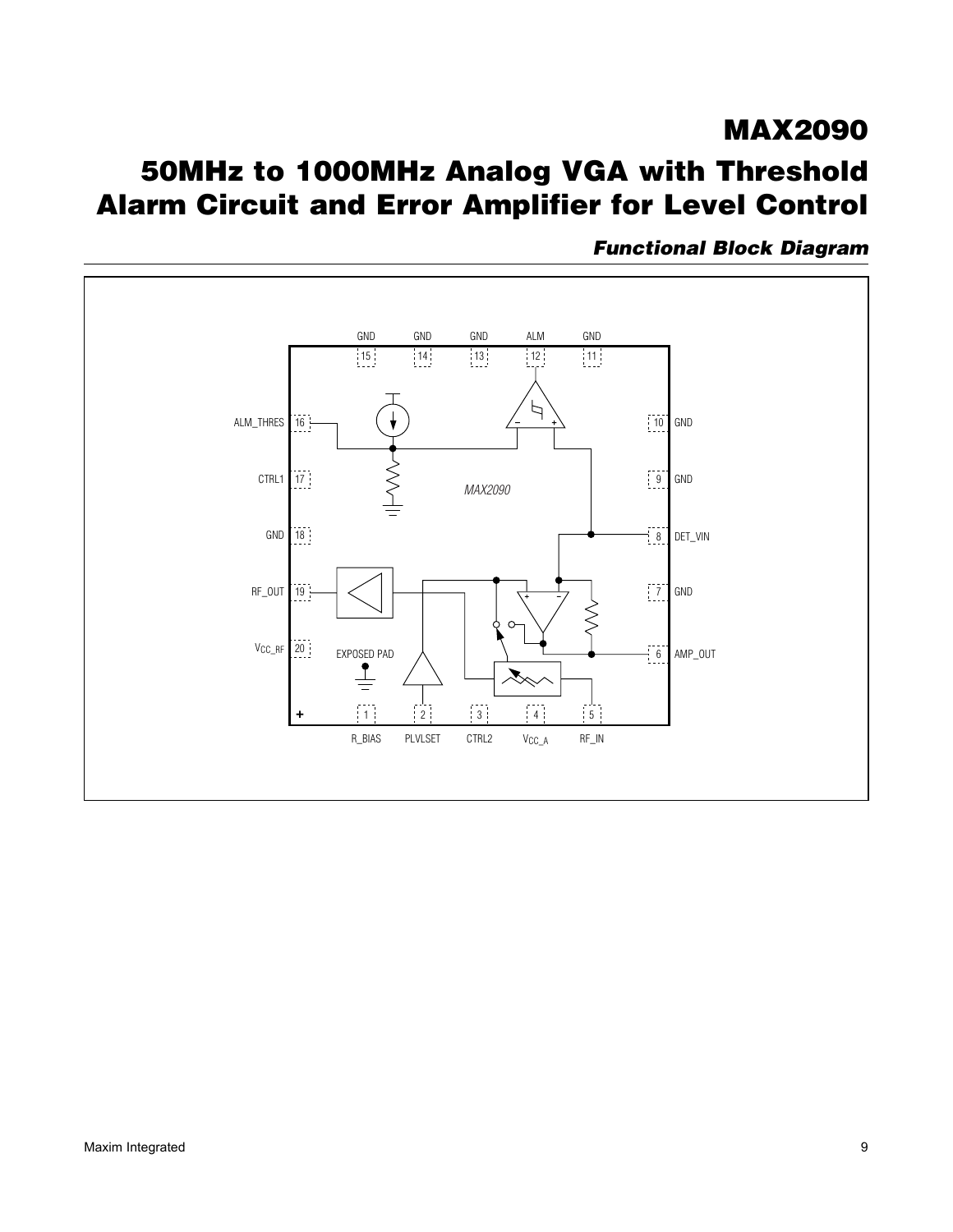## 50MHz to 1000MHz Analog VGA with Threshold Alarm Circuit and Error Amplifier for Level Control

### *Pin Configuration*



### *Pin Description*

| <b>PIN</b>                      | <b>NAME</b>               | <b>FUNCTION</b>                                                                                                            |  |  |  |  |
|---------------------------------|---------------------------|----------------------------------------------------------------------------------------------------------------------------|--|--|--|--|
|                                 | R_BIAS                    | Bias Resistor Setting Input. Connect a resistor from this pin to ground.                                                   |  |  |  |  |
| 2                               | <b>PLVLSET</b>            | AGC Loop Threshold-Level Input/Attenuator Control                                                                          |  |  |  |  |
| 3                               | CTRL2                     | Functional Control Bit (see Table 1)                                                                                       |  |  |  |  |
| 4                               | $V_{\text{CC}\_\text{A}}$ | Power-Supply Input. Bypass to ground with a 10nF capacitor as close as possible to the pin.                                |  |  |  |  |
| 5                               | RF_IN                     | Attenuator Input (50 $\Omega$ ). Requires a DC-blocking capacitor.                                                         |  |  |  |  |
| 6                               | AMP_OUT                   | Error Amplifier Output                                                                                                     |  |  |  |  |
| 8                               | DET VIN                   | Error Amplifier Input Voltage from an External Detector                                                                    |  |  |  |  |
| 7, 9, 10, 11,<br>13, 14, 15, 18 | <b>GND</b>                | Ground                                                                                                                     |  |  |  |  |
| 12                              | <b>ALM</b>                | Alarm Logic Output                                                                                                         |  |  |  |  |
| 16                              | ALM_THRES                 | Alarm Threshold Voltage Input. See the Alarm Operation section for operation details.                                      |  |  |  |  |
| 17                              | CTRL1                     | Functional Control Bit (see Table 1)                                                                                       |  |  |  |  |
| 19                              | RF OUT                    | RF Output (50 $\Omega$ ). See the <i>Typical Application Circuit</i> for connection details.                               |  |  |  |  |
| 20                              | $V_{\text{CC\_RF}}$       | Driver Amplifier Supply Voltage Input. Bypass to ground with a 10nF capacitor as close as<br>possible to the pin.          |  |  |  |  |
|                                 | EP                        | Exposed Pad. Internally connected to ground. Connect to GND for proper RF performance and<br>enhanced thermal dissipation. |  |  |  |  |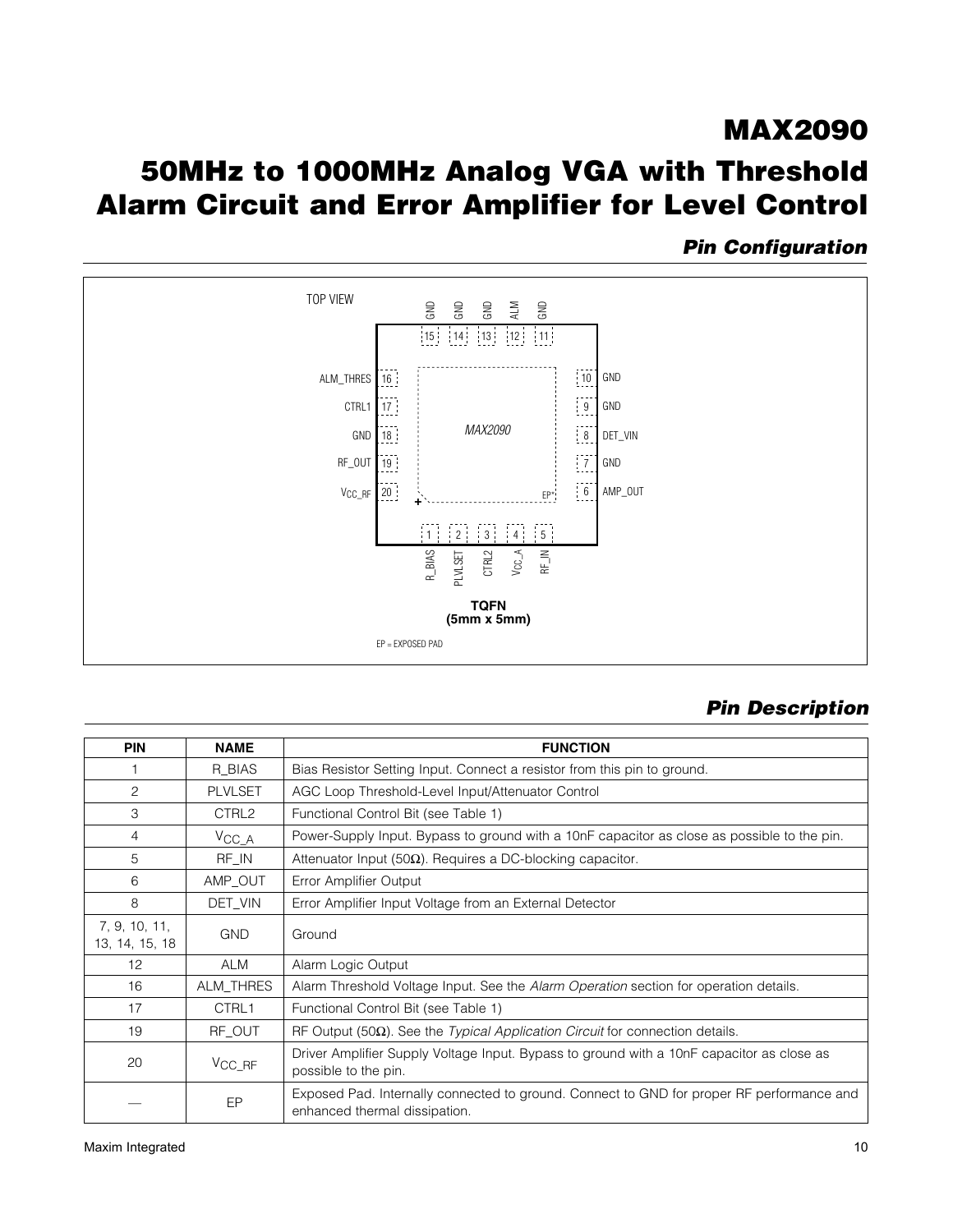## 50MHz to 1000MHz Analog VGA with Threshold Alarm Circuit and Error Amplifier for Level Control

#### *Detailed Description*

The MAX2090 is a high-linearity analog VGA designed to interface with  $50\Omega$  systems operating in the 50MHz to 1000MHz frequency range. An external analog control voltage controls the analog attenuator. The device features a gain range of -10.9dB to +26.1dB, a noise figure of 4dB, OIP3 linearity of +38dBm, and a wide RF bandwidth. Each of these features makes the device an ideal VGA for numerous receiver and transmitter applications. In addition, the device operates from a single +5.0V supply.

#### *Applications Information*

#### <span id="page-10-0"></span>*Modes of Operation*

The device can operate in several different modes, as summarized in [Table 1](#page-10-1).

#### *VGA-Only Mode Operation*

VGA-only mode operation consists of setting CTRL1  $=$ logic 1 and CTRL2 = logic 0, and applying a DC value to PLVLSET between 0 and 2.5V DC to manually adjust the attenuator and subsequently the RF\_OUT power to any desired value. The output power at RF\_OUT increases at a rate of 19.5dB/V as PLVLSET is increased. The error amplifier and alarm are powered off in this mode, reducing the supply current by 10mA typical. In VGA-only mode, components R5, R7, C8, C9, and C16 can be left unpopulated.

#### *Closed-ALC Mode Operation*

Closed-ALC mode operation consists of setting CTRL1 = CTRL2 = logic 1. In this mode, the DET\_IN input is driven from an external detector through R7. Ideally, a power detector with an output voltage range of 0.1V to 2.4V DC is recommended, but the MAX2090 operates with any detector whose output ranges from 0 to 2.5V DC. PLVLSET is used to set the RF\_OUT power by comparing it to the DET VIN (pin 8) voltage in the error amplifier. As PLVLSET increases, the power at RF\_OUT also increases. Components R5, C8, and C9 are installed to set the response time of the loop. See the *Typical Application Circuit*. This loops acts to maintain the input power to the external detector by driving the attenuator in servo fashion as the power level into RF\_IN changes. PLVLSET can be externally driven to a DC value between 0 and 2.5V, such that the desired power is present at RF\_OUT.

#### *Control Inputs*

The MAX2090 has four control inputs: CTRL1, CTRL2, ALM\_THRES, and PLVLSET.  $V_{CC}$  must be present before voltages are applied to these pins. In cases where this is not possible, a 200 $\Omega$  resistor must be included in series with the control inputs to limit on-chip ESD diode conduction. CTRL1 and CTRL2 are 3V logic controls and cannot be driven from 5V logic. In the case where no logic control is available and a logic-high is required, a voltage-divider can be used from the 5V  $V_{CC}$  supply to produce the 3V logic-high.

| <b>CTRL1</b> | CTRL <sub>2</sub> | <b>VGA</b> | <b>ERROR</b><br><b>AMPLIFIER</b> | <b>ALC LOOP</b> | <b>ALARM</b>    | <b>FUNCTION DESCRIPTION</b>                           |
|--------------|-------------------|------------|----------------------------------|-----------------|-----------------|-------------------------------------------------------|
|              | 0                 | Disabled   | <b>Disabled</b>                  | Disabled        | <b>Disabled</b> | Power-down mode                                       |
|              |                   | Enabled    | Enabled                          | Enabled         | Enabled         | Closed-ALC mode: ALC loop locks<br>DET_VIN to PLVLSET |
|              | 0                 | Enabled    | <b>Disabled</b>                  | Disabled        | <b>Disabled</b> | VGA-only mode                                         |
|              |                   |            |                                  |                 |                 | Factory test mode (do not use)                        |

#### <span id="page-10-1"></span>Table 1. Mode Control Logic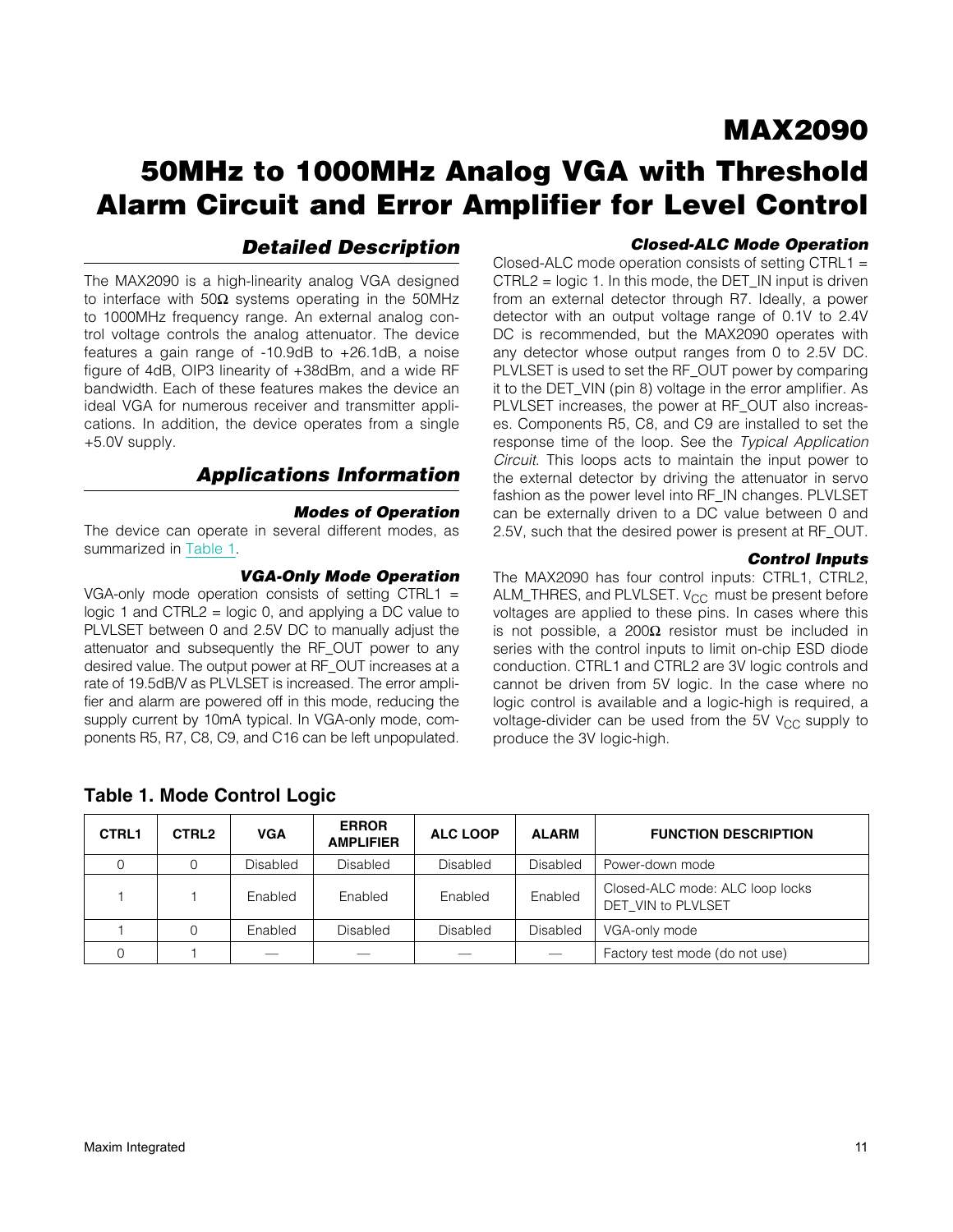## 50MHz to 1000MHz Analog VGA with Threshold Alarm Circuit and Error Amplifier for Level Control

#### *Alarm Operation*

*Layout Considerations*

The alarm ALM output remains in a logic-high state while DET\_VIN is above the 1.35V nominal. ALM\_THRES has 135 $k\Omega$  input resistance and is set internally to 1.35V (typ) such that ALM triggers when DET\_VIN is below 1.35V. Alternatively, the voltage on ALM\_THRES can be externally driven to allow alternative power-level trip points. When DET IN is used to drive the DET VIN pin through R7, the nominal value for ALM logic-high is typically above 1.22V at DET\_IN. The ALM comparator has typical hysteresis of 29mV.

The pin configuration of the MAX2090 is optimized to facilitate a very compact physical layout of the device and its associated discrete components. The exposed pad (EP) of the device's 20-pin TQFN-EP package provides a low thermal-resistance path to the die. It is important that the PCB on which the device is mounted be designed to conduct heat from the EP. In addition, provide the EP with a low inductance path to electrical ground. The EP MUST be soldered to a ground plane on the PCB, either directly or through an array of plated via holes.

|                                 | <b>MODE OF OPERATION</b>  |                             |                   |                                |                 |                                   |
|---------------------------------|---------------------------|-----------------------------|-------------------|--------------------------------|-----------------|-----------------------------------|
| <b>COMPONENT</b>                | <b>VGA</b><br><b>ONLY</b> | <b>CLOSED</b><br><b>ALC</b> | <b>VALUE</b>      | <b>SIZE</b>                    | <b>SUPPLIER</b> | <b>DESCRIPTION</b>                |
| C1, C5                          | V                         |                             | 1000pF            | 0402                           | Murata          | C0G dielectric                    |
| C <sub>2</sub> , C <sub>3</sub> | V                         |                             | $0.01\mu F$       | 0402                           | Murata          | X7R dielectric                    |
| C8                              |                           |                             | 100nF             | 0603                           | Murata          | X7R dielectric                    |
| C <sub>9</sub>                  |                           |                             | 820pF             | 0402                           | Murata          | C0G dielectric                    |
| $C14*$                          |                           |                             | Do not install    | 0402                           |                 |                                   |
| C <sub>16</sub>                 |                           | $\sqrt{ }$                  | $0.01\mu F$       | 0402                           | Murata          | X7R dielectric                    |
| L1                              | V                         | V                           | 330 <sub>nH</sub> | 0603                           | Coilcraft       | Ferrite LS series<br>5% tolerance |
| R1                              | V                         | N                           | 1.78 $k\Omega$    | 0402                           | Panasonic       | 1% tolerance                      |
| R <sub>5</sub>                  |                           |                             | $150\Omega$       | 0402                           | Panasonic       | 1% tolerance                      |
| R <sub>7</sub>                  |                           |                             | $24k\Omega$       | 0402                           | Panasonic       | 5% tolerance                      |
| R <sub>11</sub> *               | V                         | V                           | $0\Omega$         | 0402                           | Panasonic       | 1% tolerance                      |
| U1                              | V                         | $\mathcal{N}$               |                   | 20-pin TQFN<br>(5mm x)<br>5mm) | Maxim           | MAX2090ETP+                       |

#### Table 2. Typical Application Circuit Component Values

*Note: The checkmarks in the* Mode of Operation *columns indicate that the component is used within each respective application. \*C14 and R11 form an optional lowpass network to filter out potential noise from the external PLVLSET control source.*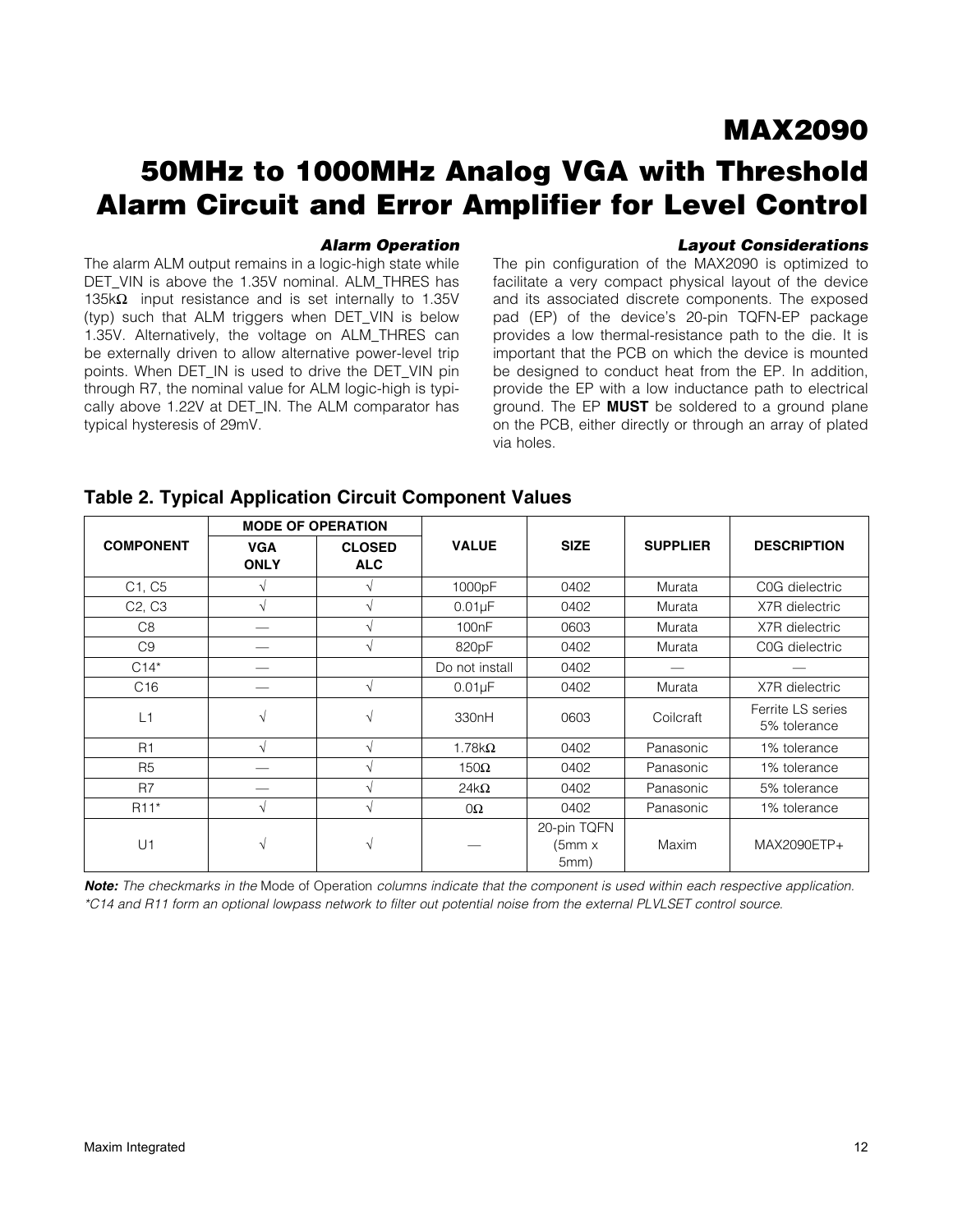## <span id="page-12-0"></span>MAX2090 50MHz to 1000MHz Analog VGA with Threshold Alarm Circuit and Error Amplifier for Level Control

<span id="page-12-1"></span>*Typical Application Circuit*



### *Ordering Information Package Information*

| <b>PART</b>  | <b>TEMP RANGE</b>                  | <b>PIN-PACKAGE</b> |
|--------------|------------------------------------|--------------------|
| MAX2090ETP+  | $-40^{\circ}$ C to $+95^{\circ}$ C | $20$ TOFN-EP*      |
| MAX2090ETP+T | -40°C to +95°C                     | 20 TOFN-EP $*$     |

+*Denotes a lead(Pb)-free/RoHS-compliant package.* \**EP = Exposed pad.*

*T = Tape and reel.*

*Chip Information*

PROCESS: SiGe BiCMOS

For the latest package outline information and land patterns (footprints), go to **[www.maximintegrated.com/packages](http://www.maximintegrated.com/packages)**. Note that a "+", "#", or "-" in the package code indicates RoHS status only. Package drawings may show a different suffix character, but the drawing pertains to the package regardless of RoHS status.

| <b>PACKAGE</b><br><b>TYPE</b> | <b>PACKAGE</b><br><b>OUTLINE</b><br>NO.<br><b>CODE</b> |         | I AND<br><b>PATTERN NO.</b> |
|-------------------------------|--------------------------------------------------------|---------|-----------------------------|
| 20 TQFN-EP                    | T2055+5                                                | 21-0140 | 90-0010                     |